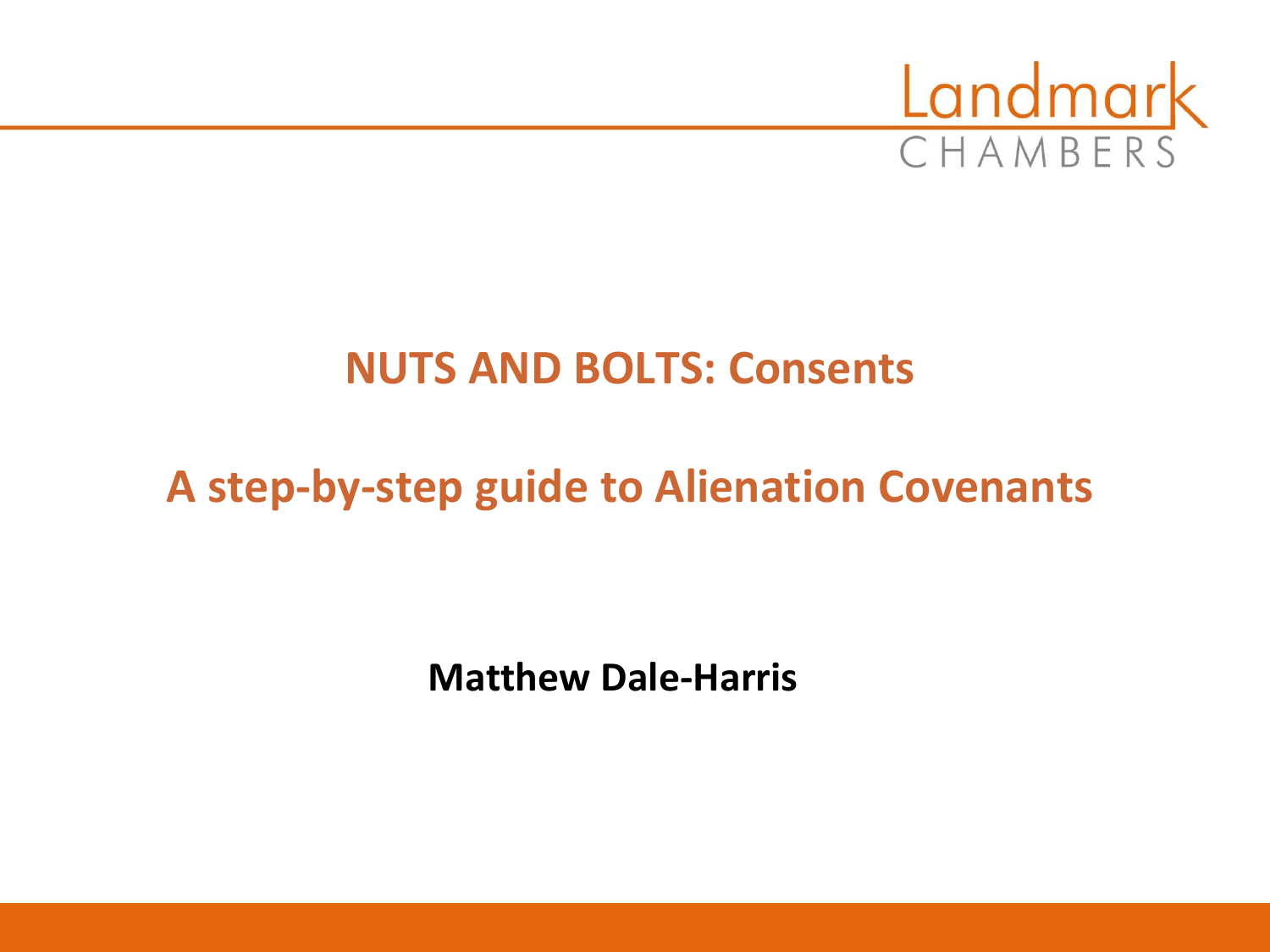#### **Introduction**

- Covenants against assigning, underletting, charging or parting with possession with either the whole or part of a premises.
- Often contentious in commercial context. T may wish to assign quickly to escape liabilities. LL may be concerned over proposed assignee/subtenant or wish to ensure that historic breaches are remedied.
- Time pressure on both sides. Unreasonable delay by LL may give rise to lost chance to assign, giving rise to significant damages.
- Made difficult by fact sensitive nature of reasonableness assessment hence need for LL to identify concerns early and to reconsider as necessary.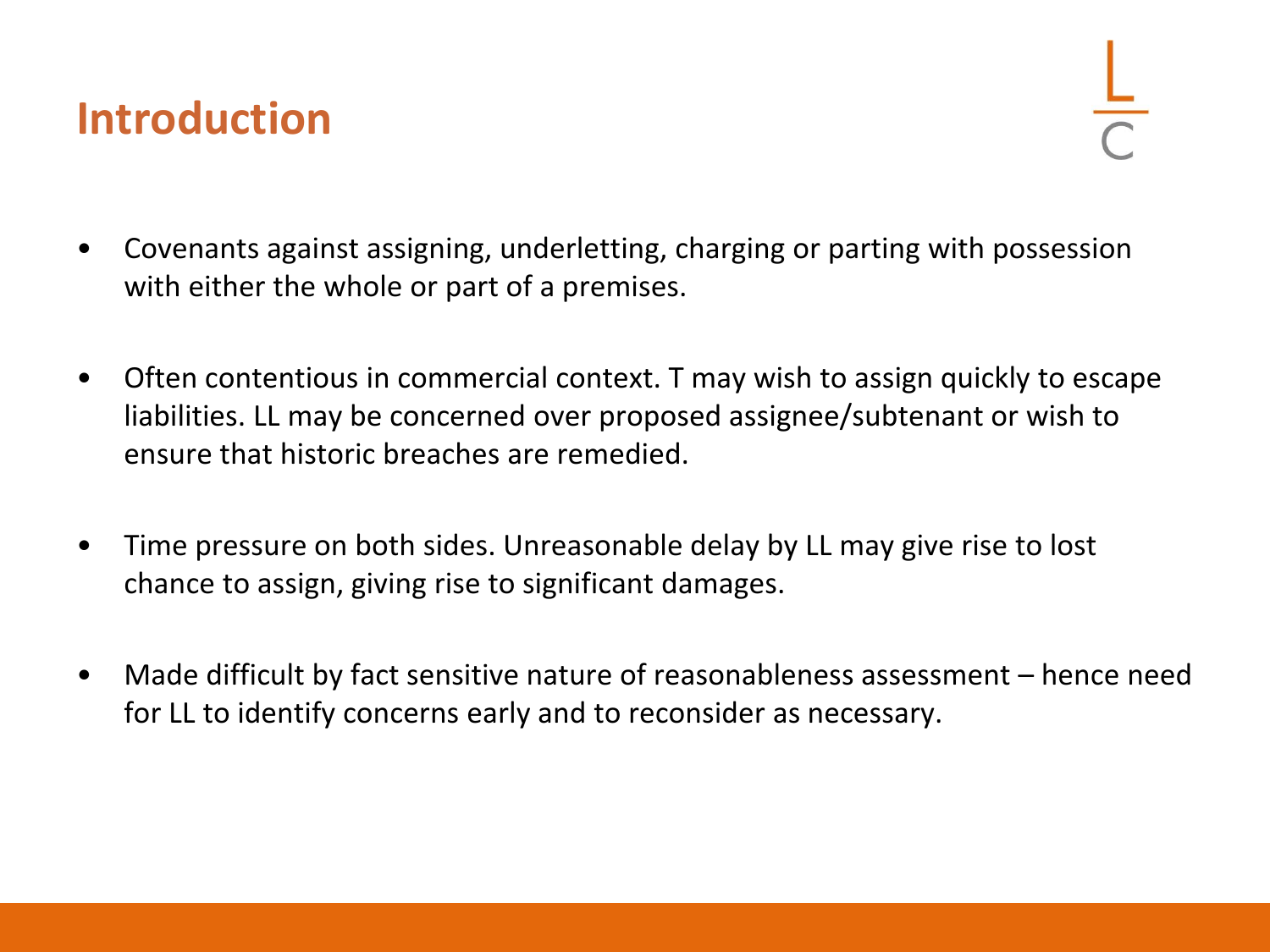#### **Questions to address**

- 1. Does Tenant need to make a request at all?
- 2. Are there preconditions?
- 3. If so, is the request adequate/properly served?
- 4. Has the Landlord unreasonably delayed in responding?
- 5. What are reasonable grounds for refusal/ What can LL ask for?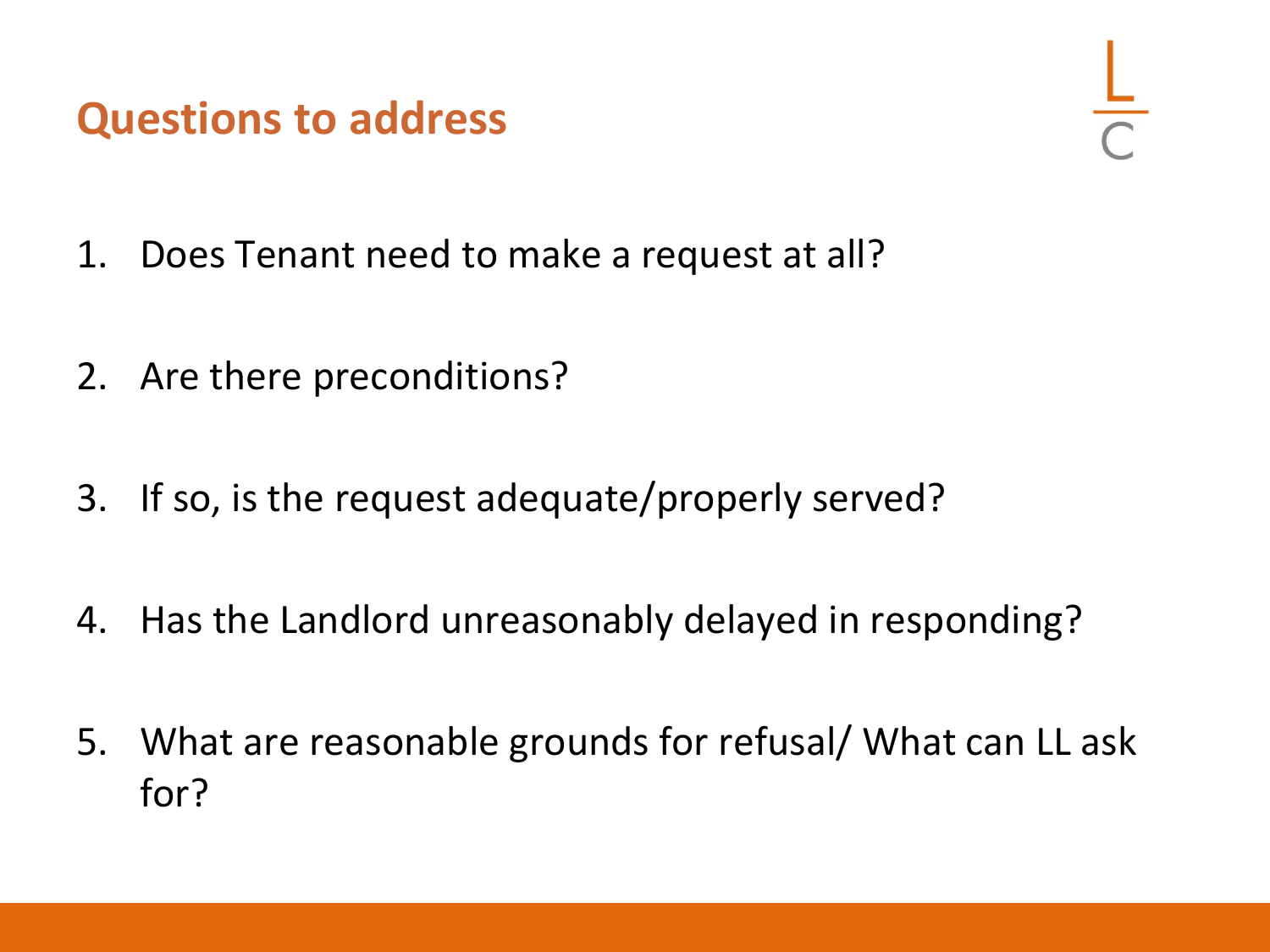### **(1) Does T need to make a request?**

- (i) Look at the lease: does it contain a restriction on the proposed assignment, underletting, charging or parting with possession?
	- Any fully or partially qualified covenant (i.e. any reference to LL's consent) will be subject to the statutory intervention of s.19(1) LTA 1927 and treated as subject to a proviso that consent shall not be unreasonably withheld ("CNUW").
- (ii) Check the restriction against proposed action, is it caught?
- (iii) If so, request must be in writing to engage LTA 1988.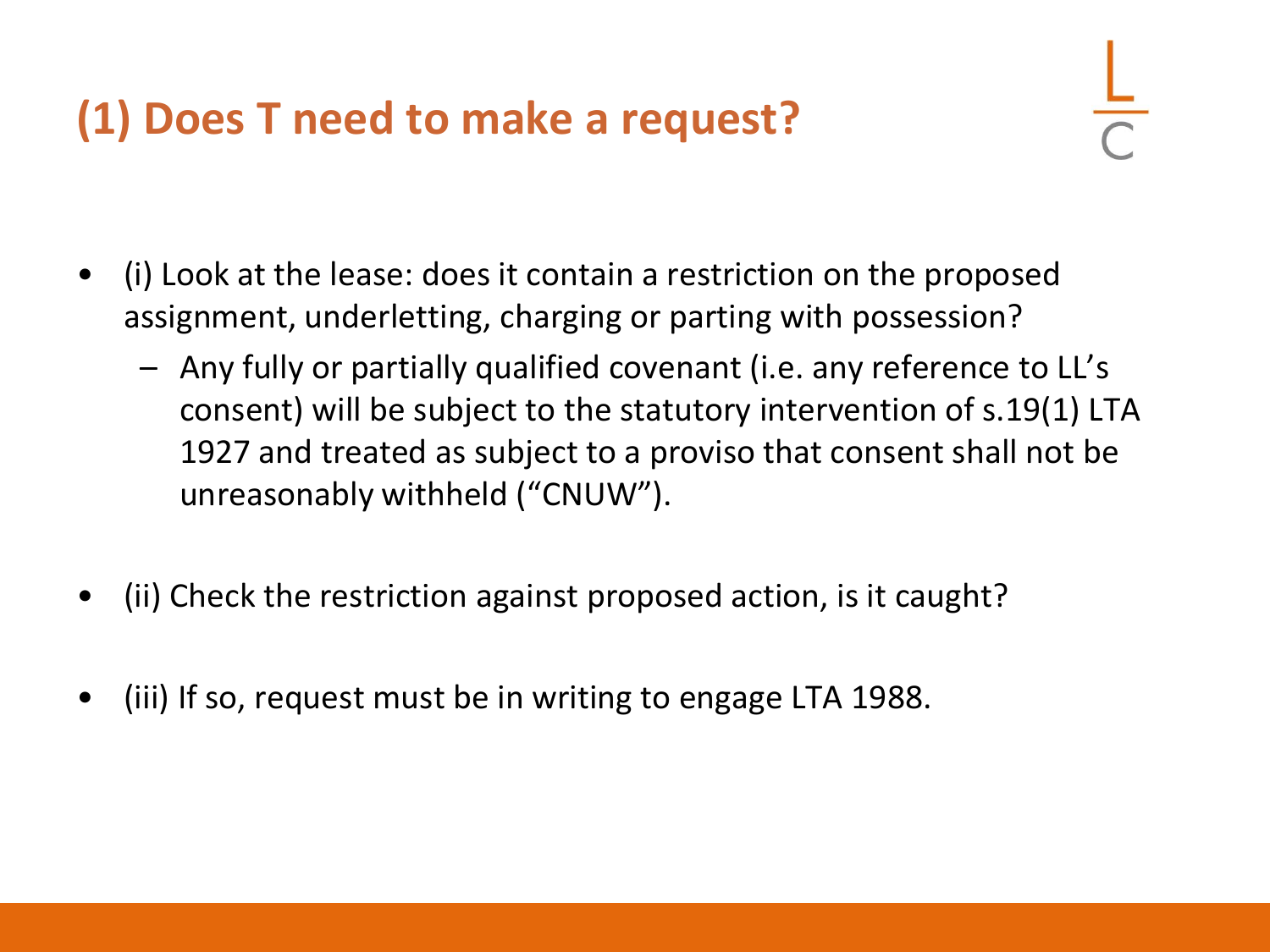# **(2) Are there preconditions?**

- Again, a matter of construing the clause. The lease may restrict T's right to apply for a licence to assign etc., so that no application for consent can be made until defined conditions are met. This does not fall of the antiavoidance provisions in s.19: see *Bocardo v S&M Hotels* [1980] 1 WLR 17.
- The burden is on T to prove that any such condition precedent has been satisfied: *Allied Dunbar Assurance v Homebase* [2002] 27 EG 144.
- Query whether a court will be as ready to interpret as a precondition given post-1996 power to specify circumstances where refusal will not be unreasonable: s.19(1A) LTA 1927.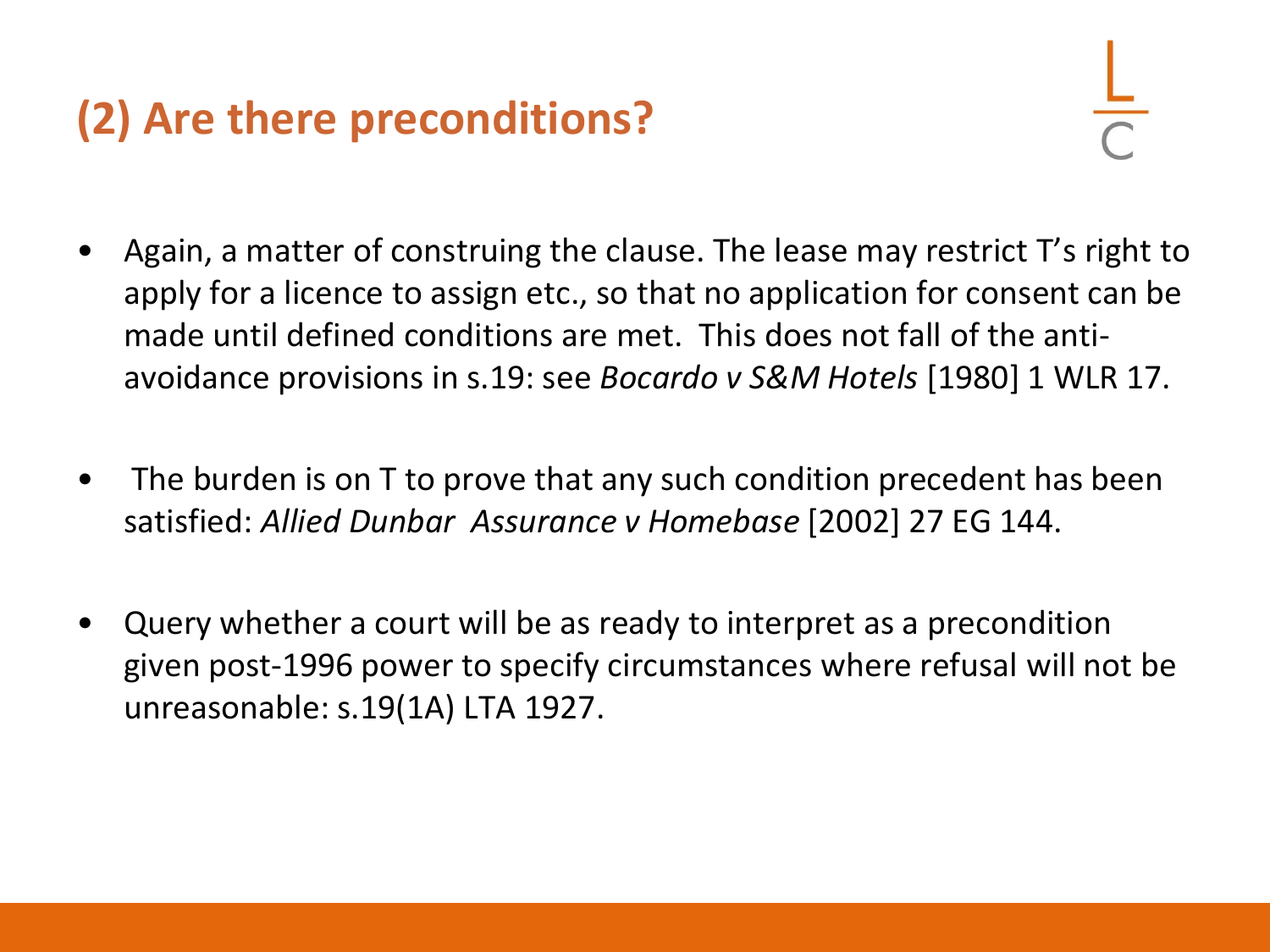# **(3) Is request adequate and validly served?**

- Tenant's written request gives rise to landlord's duty under s.1(3) of the LTA 1988.
- Request should be clear, unequivocal and specific and in writing.
- S. 5(2) contains a deeming provision for service:
	- Either in accordance with provisions in lease (which normally refer to s.196 LPA 1925, requiring leaving at or sending by registered post to LL's last known address.); or
	- If no provision for service then service is under s.23 of LTA 1927 at last known place of business or to secretary at registered address.
	- Email unlikely to be sufficient for s.196.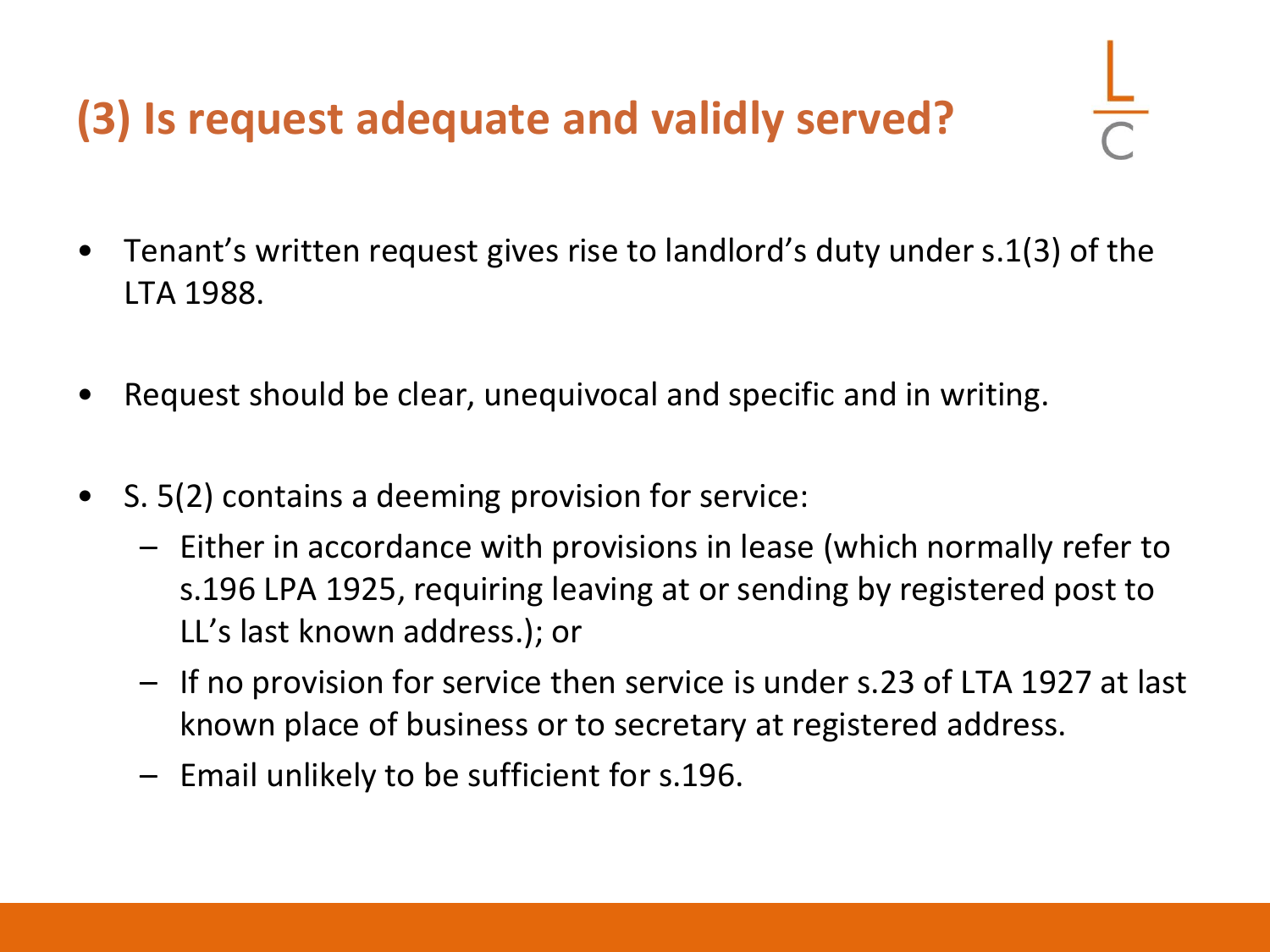## **Normal contents of a request**

- Address of assignee/subtenant
- Directors and owners if a company
- Bank reference
- Previous LL's reference
- 3 years audited management accounts
- Solicitor/accountant's reference
- Evidence of assets/current account.
- LL entitled to ask for more information, but will be at risk if T refuses to provide.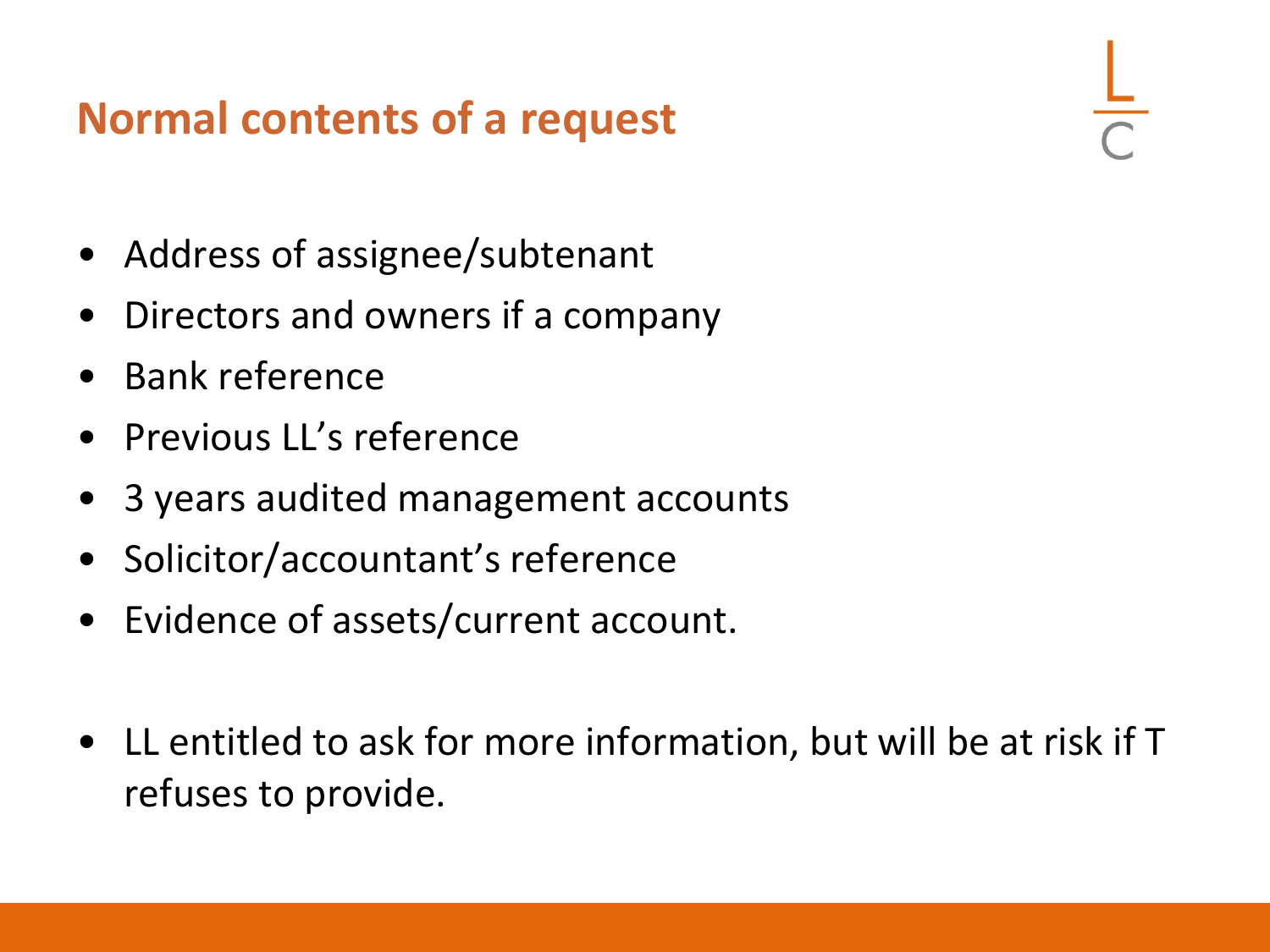# **(4) Has LL unreasonably delayed?**

- Duty to respond within a reasonable time: s.1(3) LTA 1988.
- Burden falls on LL: s.1(6) LTA 1988
- Period begins to run at date where LL receives completed application – and may therefore be extended by a valid request for further information.
- The more factually and legally complex the longer the period: **NCR Ltd v Riverland Portfolio No 1 Ltd** [2005] 2 EGLR 42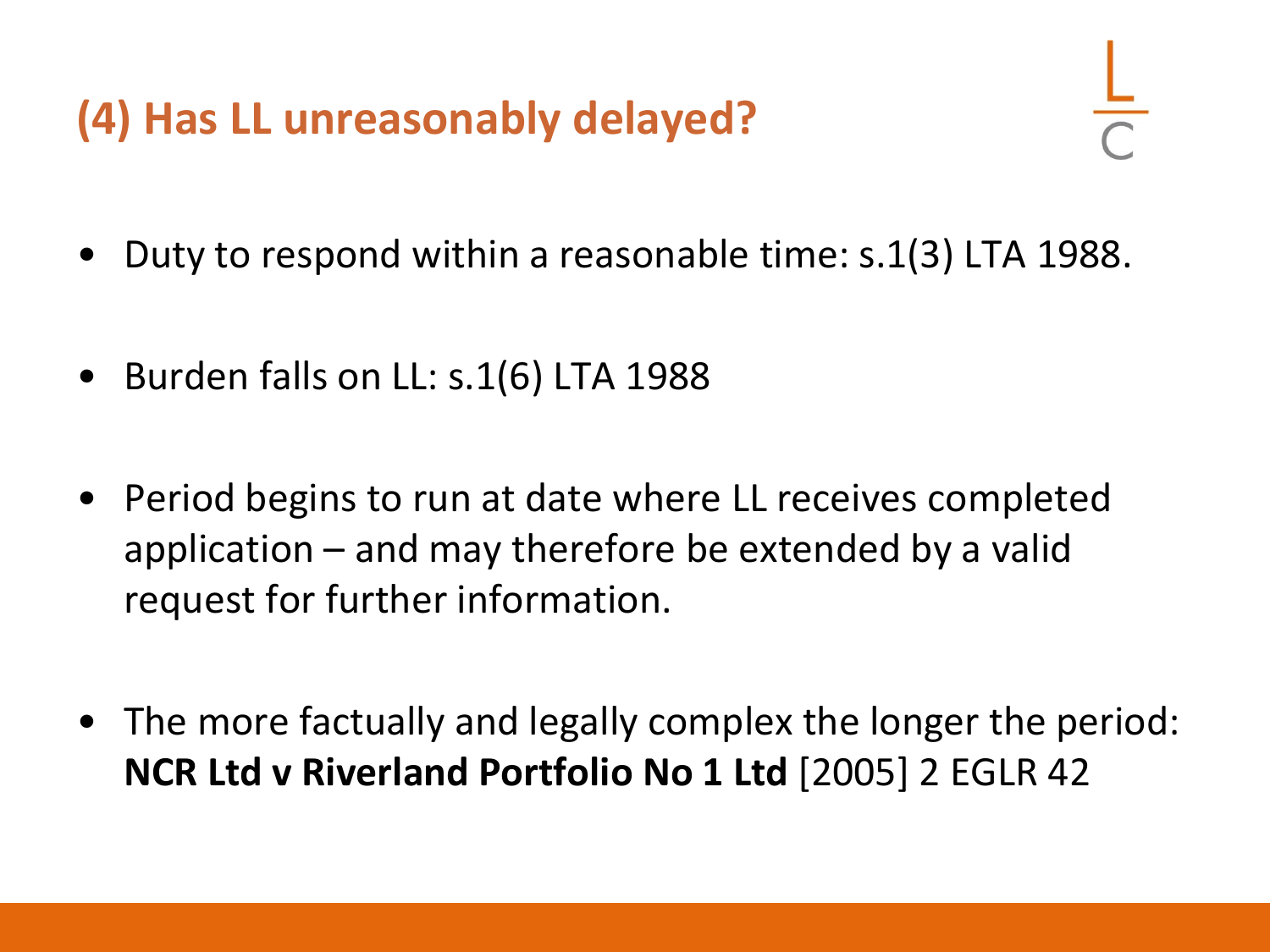# **Delay (cont.)**

- Reasonable period may be measured in weeks rather than days where circumstances demand it, but even in most complicated cases should be in weeks rather than months: *Go West Ltd v Spigarolo* [2003] 1 EGLR 133.
- Failure to give decision within a reasonable time will be treated as a refusal without reasons
- In such circumstances the tenant will be entitled to assign or sublet anyway.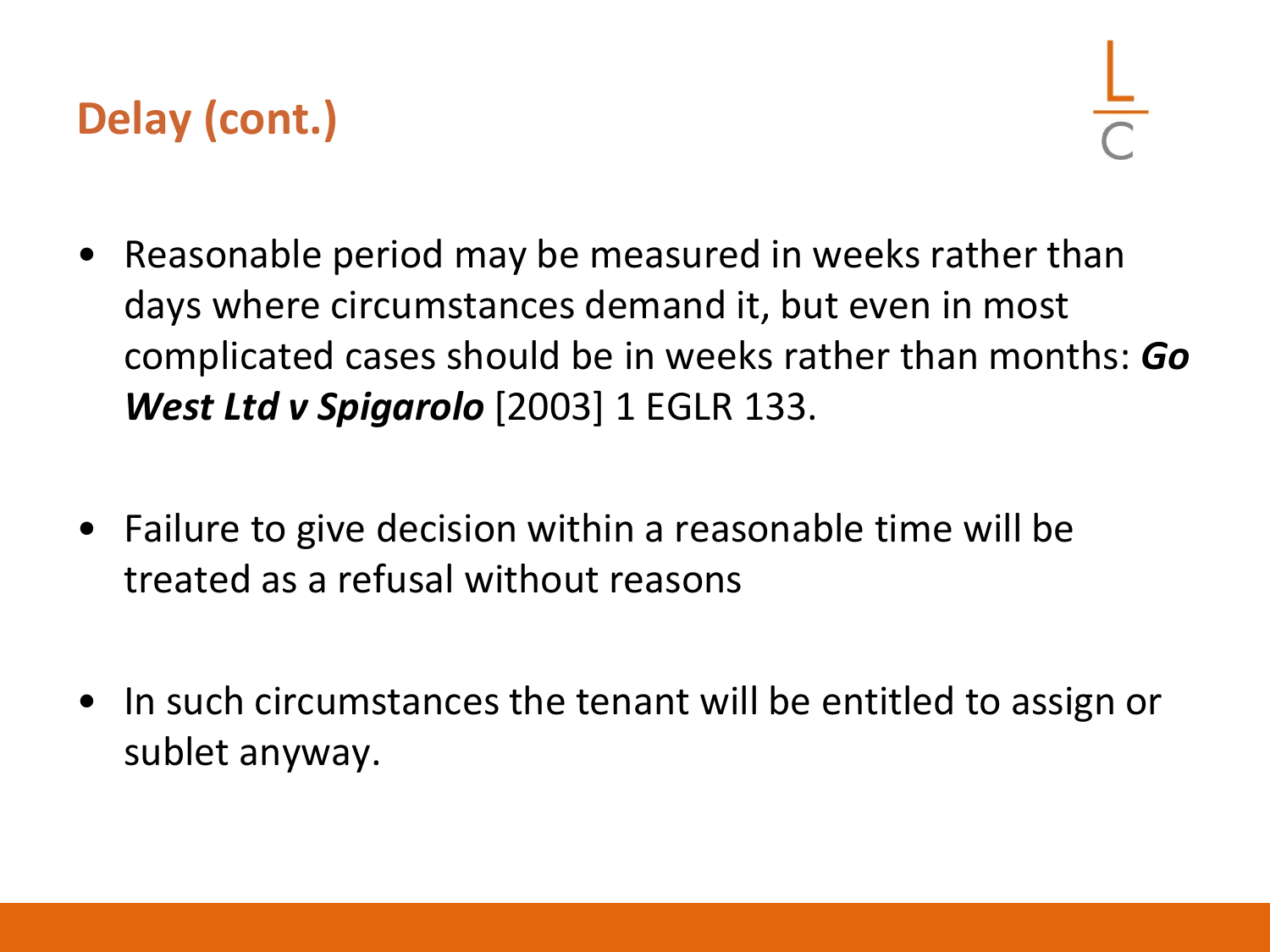# **(5) What are reasonable grounds for refusal?**

- Burden of proof regarding reasonableness is reversed so that it falls on the landlord to justify its refusal as reasonable (contrast common law position): s.1(6) LTA 1988.
- Landlord can only rely on the reasons given in notice refusing consent: contrast to the common law position where landlord can rely on reasons even if not stated provided they actually influenced him at the time he withheld his consent: *Tollbench Ltd v Plymouth City Council* [1988] 1 EGLR 79): see *Footwear Corporation v Amplight Properties* [1999] 1 WLR 551.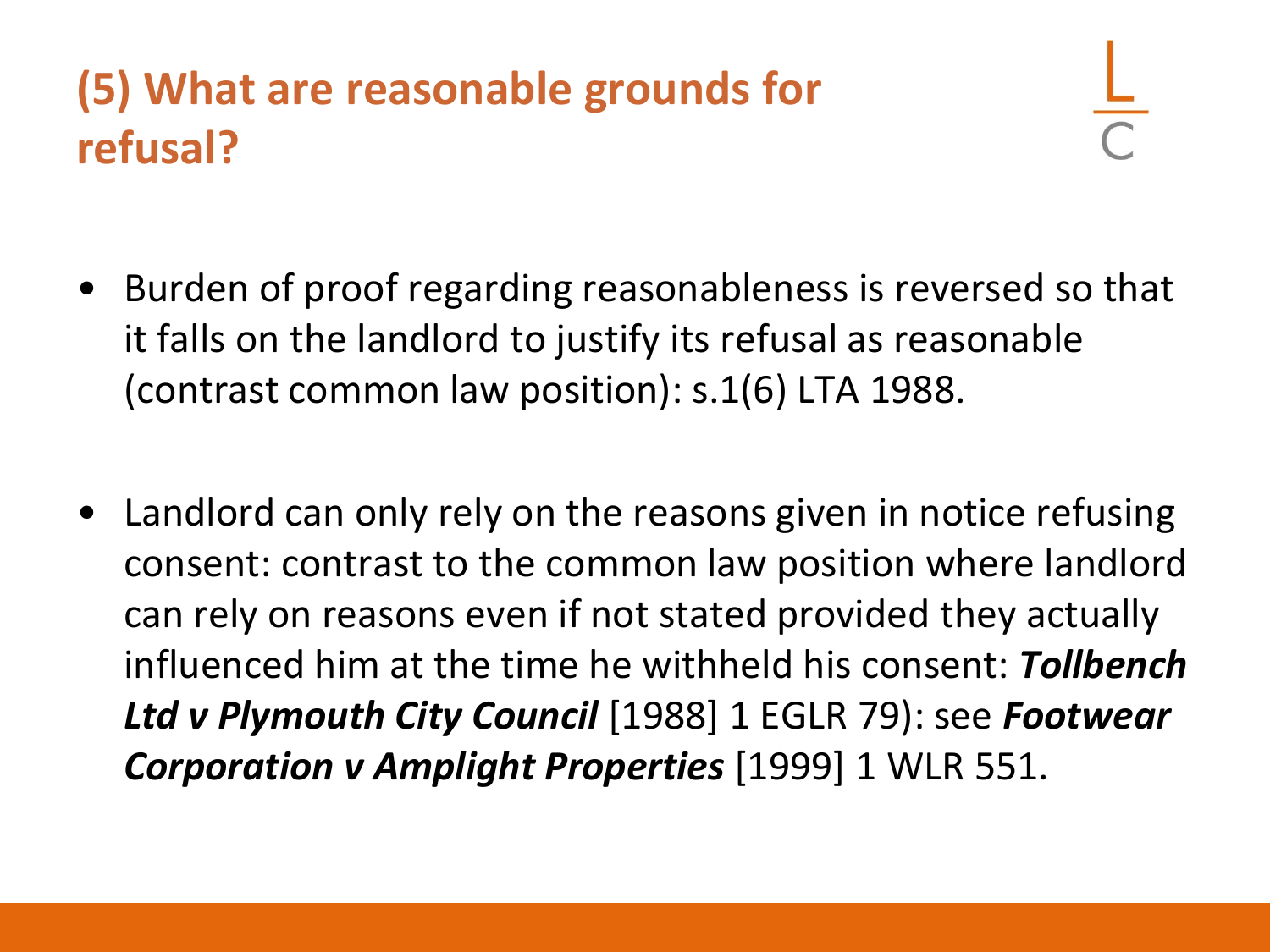# **Landlord may rely on prescribed circumstances: s19(1A) LTA 1927**

- Applies where the landlord and tenant of a qualifying lease have entered into an agreement specifying, for the purposes of the ss19(1), *"any circumstances in which the landlord may withhold his licence or consent"* to assignment or *"any conditions subject to which any such licence or consent may be granted"*;
- A qualifying lease is a "new tenancy" see Landlord and Tenant (Covenants) Act 1995 which applies to leases granted from 1.1.96 (save where agreement or order made before that date)
- Only applies to assignment, not underletting.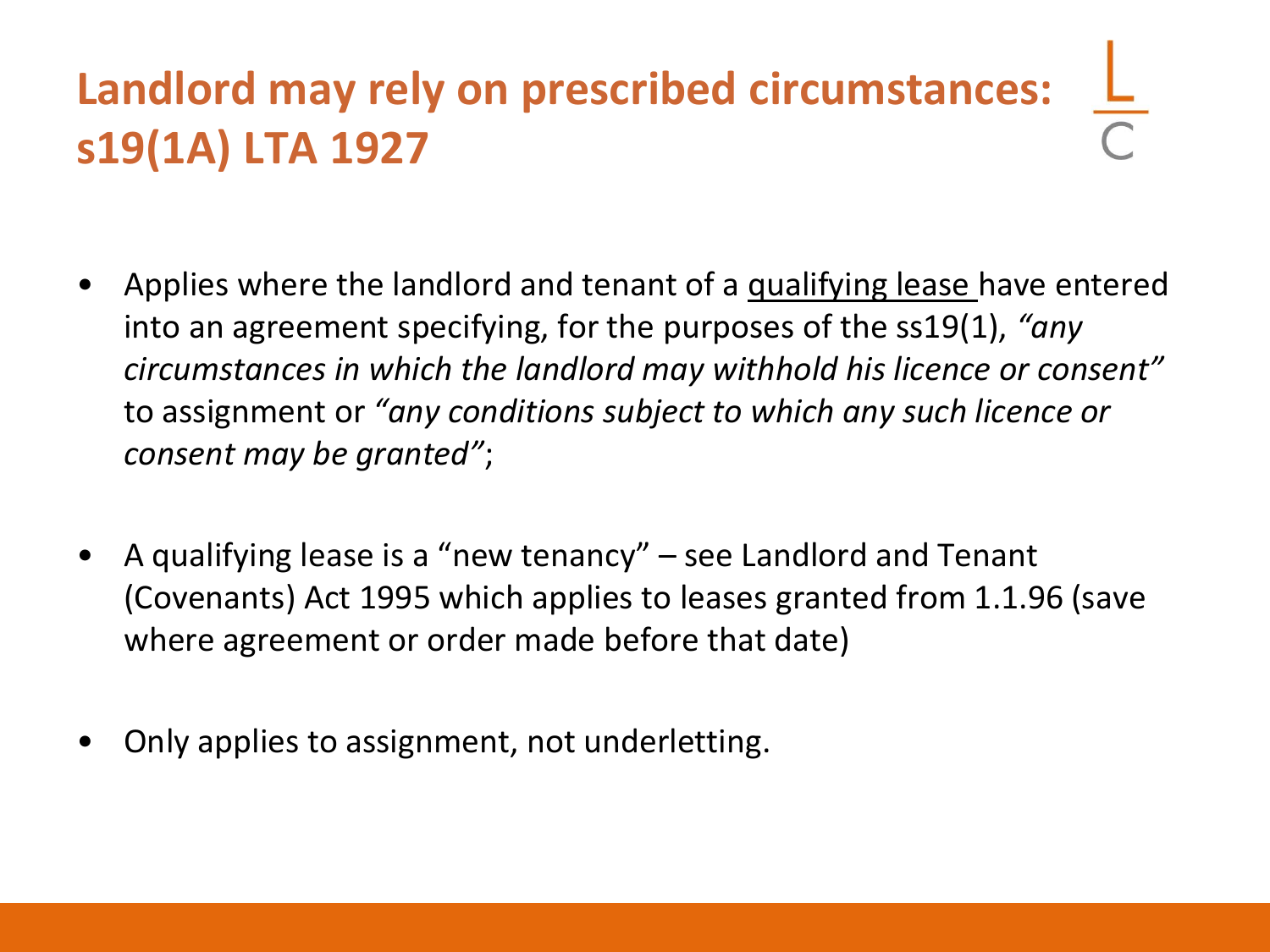# **s.19(1A) (cont.)**

- In such cases, the landlord does not act unreasonably in withholding its consent as a result of circumstances specified in the lease, provided that
	- LL identifies that this is the reason for refusal and
	- LL can establish that such circumstances exist.
- Agreement must predate request but does not have to be contained in the lease.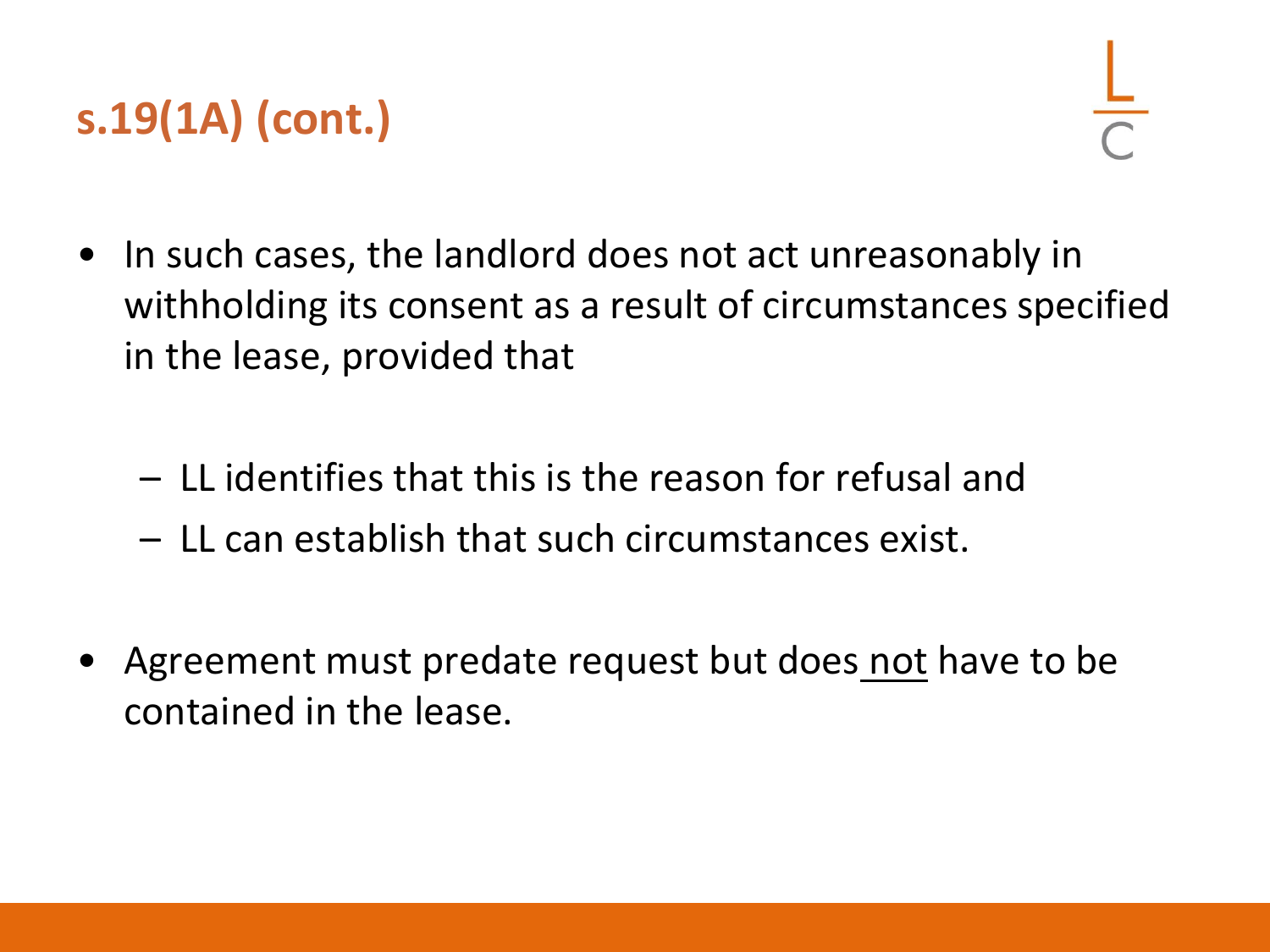# **Assessing reasonableness (i)**

- Each case will turn on its own facts, but a number of principles have been established.
- Core principle is that a LL can withhold consent or impose conditions in order to protect the benefits it obtains under the lease; but not to obtain an uncovenanted advantage: *Ashworth Frazer Ltd v Gloucester City Council [2001] 1 WLR 2180*
- Corollary, LL not entitled to refuse reasons which have nothing to do with L&T relationship.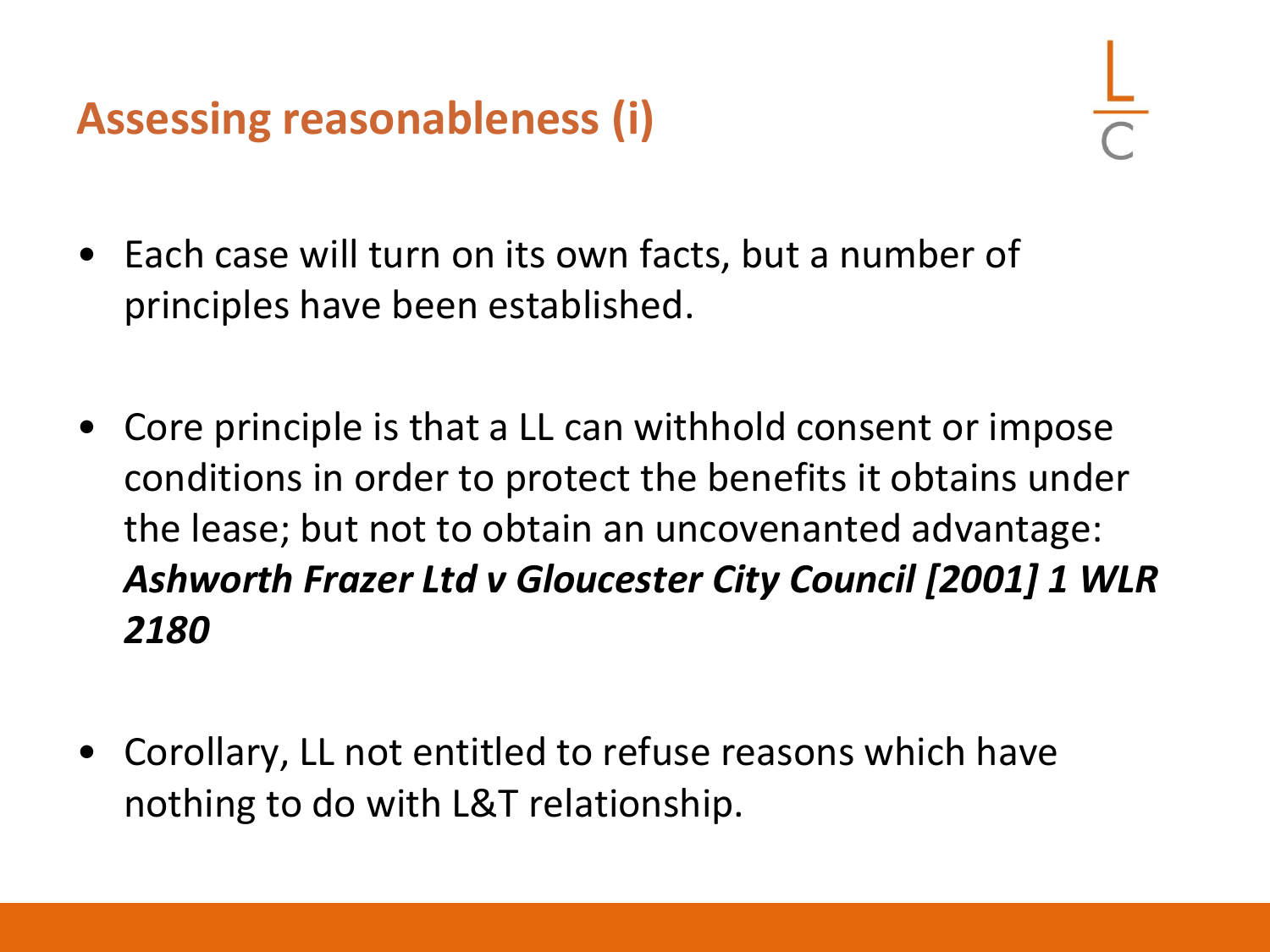# **Assessing reasonableness (ii)**

- Onus is on LL (under 1988 Act); but it is a standard of reasonableness – LL has to show that conclusions which led to refusal might have been reached by reasonable man.
- It is a question of fact and degree, depending on all the circumstances.
- LL should avoid having rigid policies: *Footwear Corp*
- Be aware of implications of Equality Act 2010.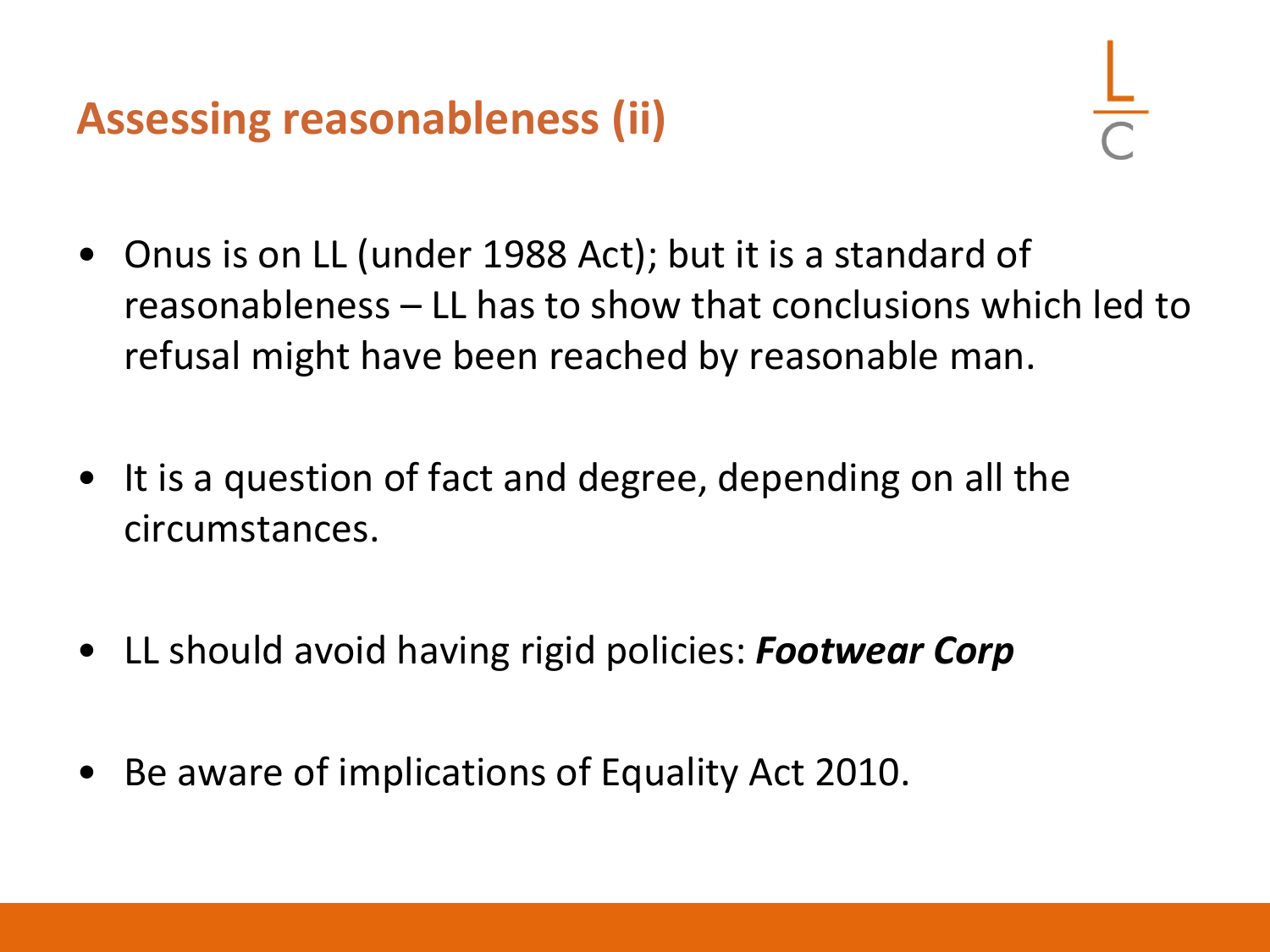## **Assessing reasonableness (iii)**

- Potentially adequate reasons might include:
	- Genuine concern about proposed subtenant/ assignee's future use, even if not prohibited by user covenant: *Ashworth Frazer*
	- Desire to keep a good tenant mix: *Moss Bros Group plc v CSC Properties Ltd [1999] EGCS 47*
	- Concern that new tenant might acquire statutory protection unavailable to assigning tenant: *Cristina v Seear [1985] 2 EGLR 128*. cf enfranchisement cases.
	- Concern about financial strength of assignee or subtenant*: Venetian Glass Gallery [1989] 2 EGLR 42* and *Re Town Investments Underlease [1954] Ch 301*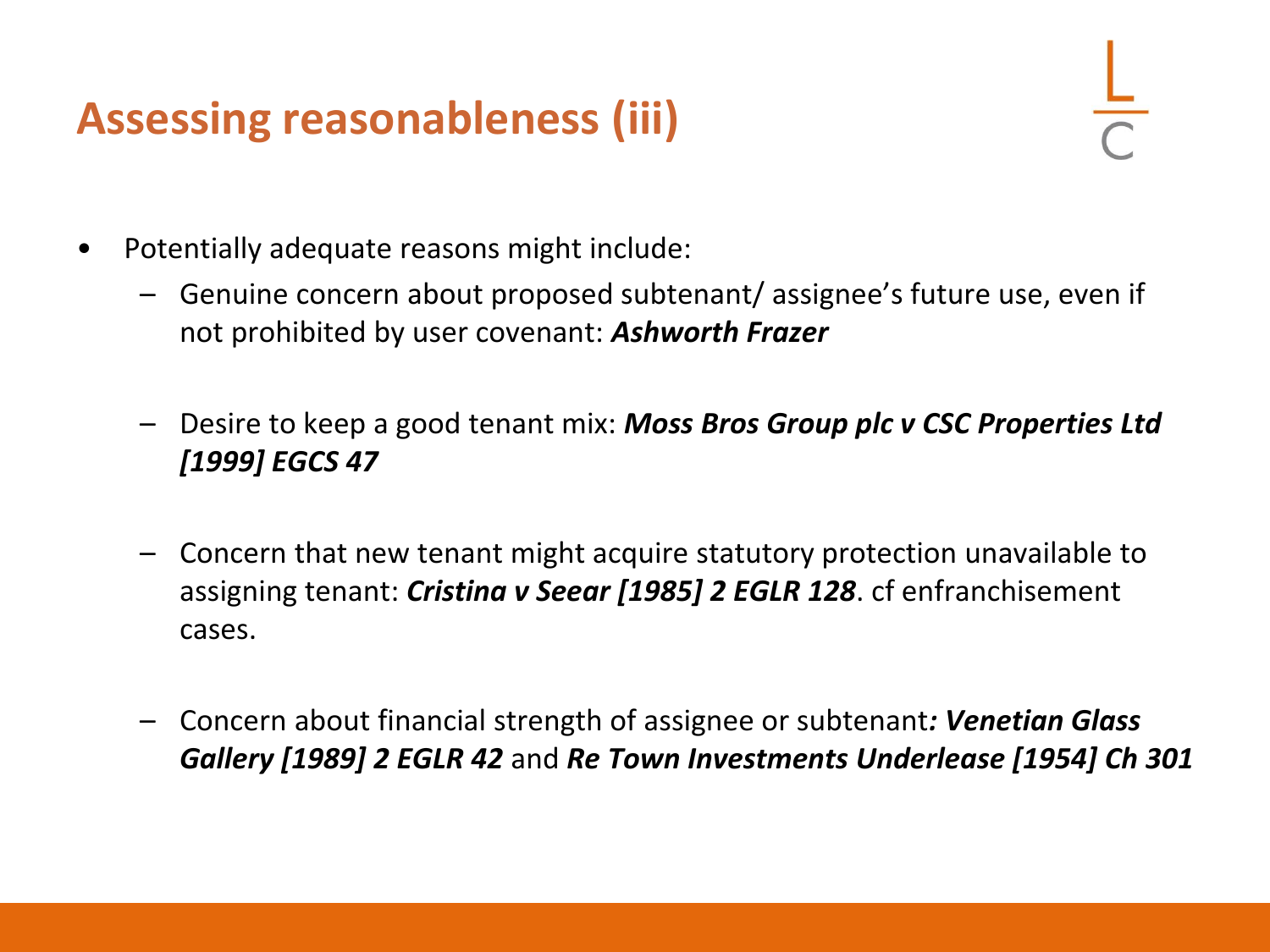- Pitfalls for Landlord include:
	- Requiring payment by way of costs in excess of what is reasonable: *Dong Bang Minerva (UK) Ltd v Davina Ltd (1996) 73 P & CR* and see *No 1 West India Quay (Residential) Ltd v East Tower Apartments Ltd [2016] EWHC 2438*
	- Refusing consent in order to lever the departing tenant into remedying breaches if they would be easily remediable by incoming tenant: *Singh v Dhanji [2014] EWCA Civ 414.*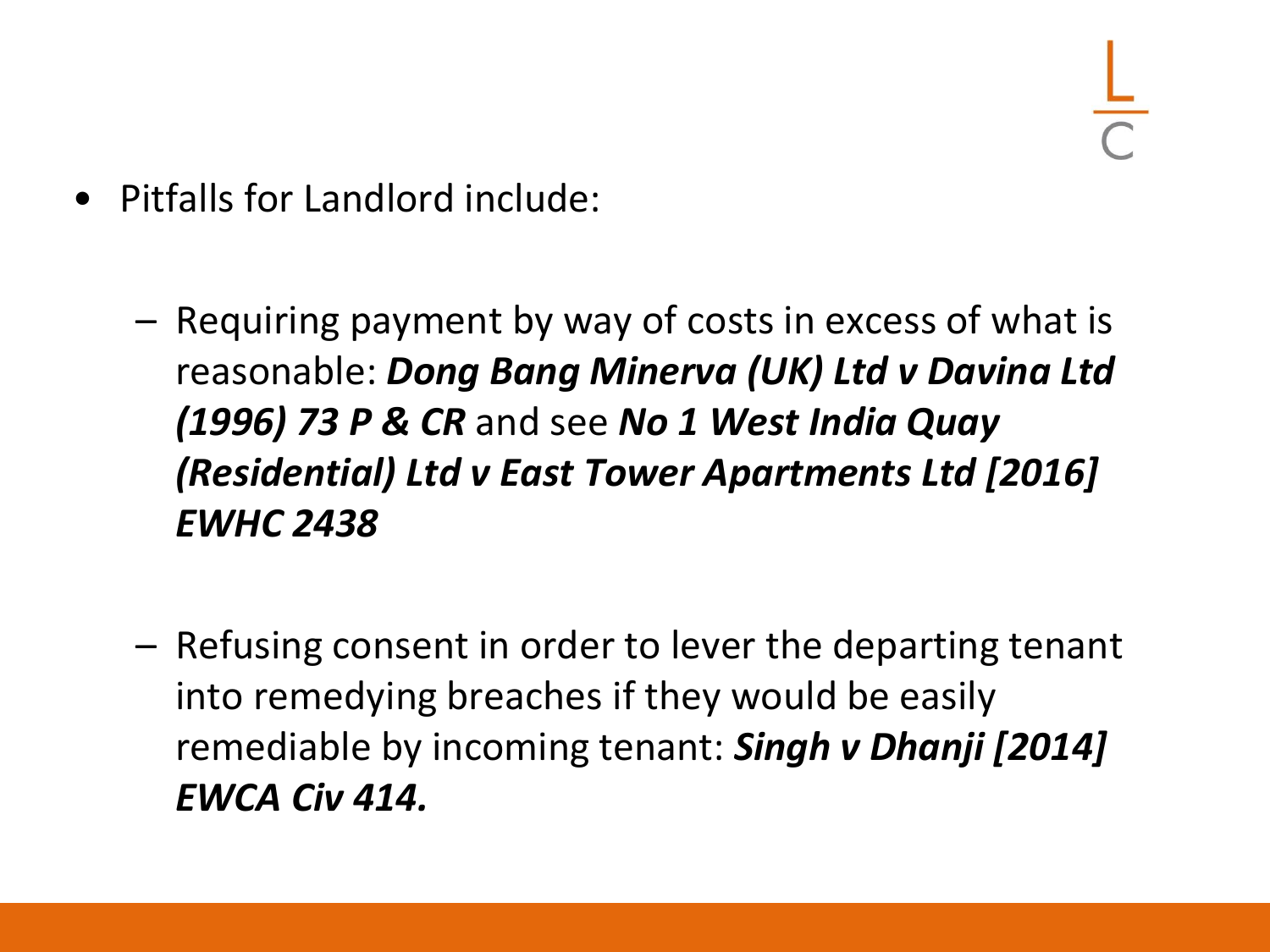#### **Remedy**

- T can claim damages for any breach of the statutory duty: s4.
- The duty is a personal one imposed on LL whose consent is required and so the original landlord, if a predecessor, will not be liable. Duty is owed only to the T, not any proposed assignee or ST.
- If consent is withheld unreasonably, T can assign but risky to do so. Safer, but slower, route is to apply for a declaration which can be sought in county court  $-$  s.53(1) LTA 1954. Damages can be sought at same time.